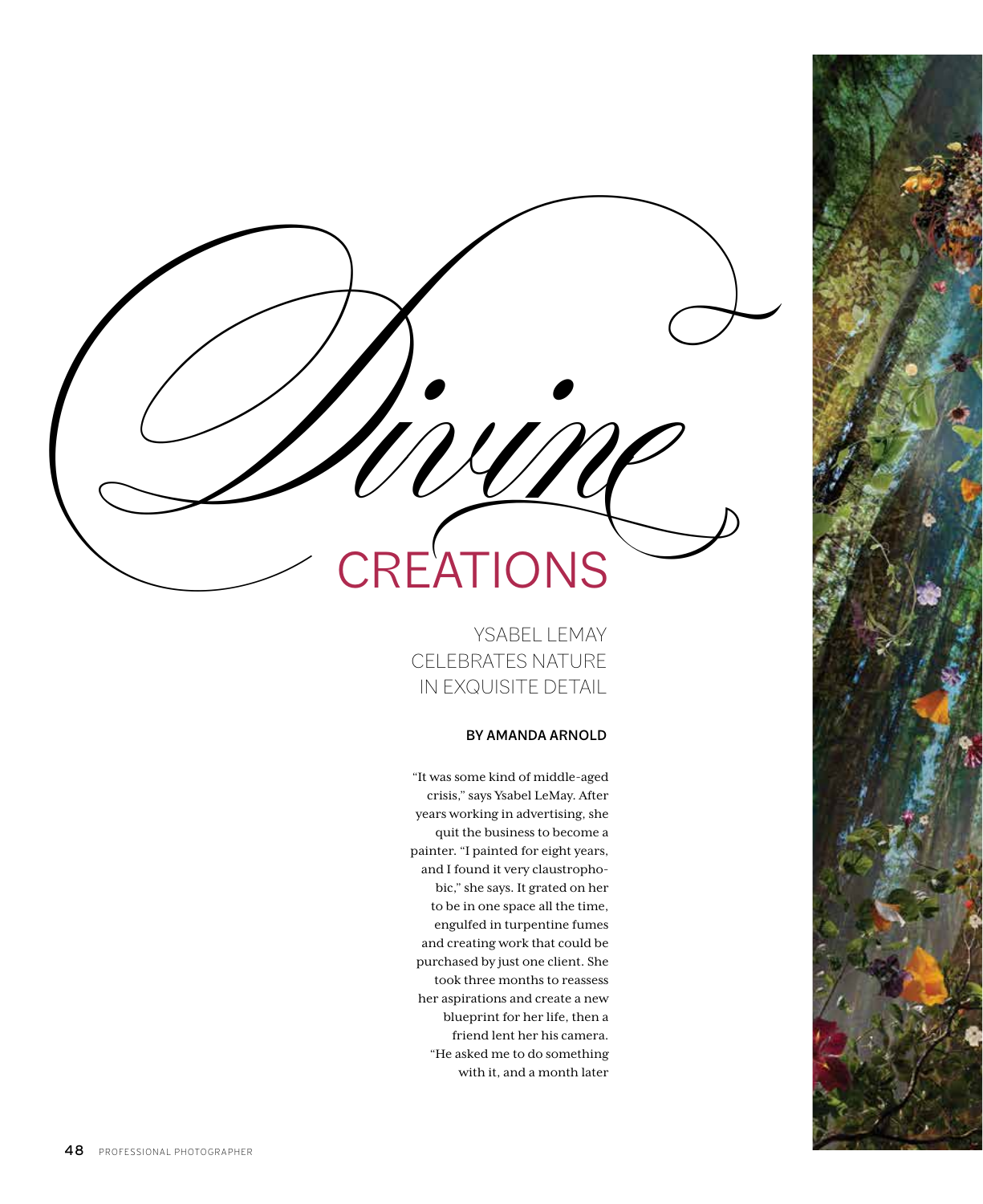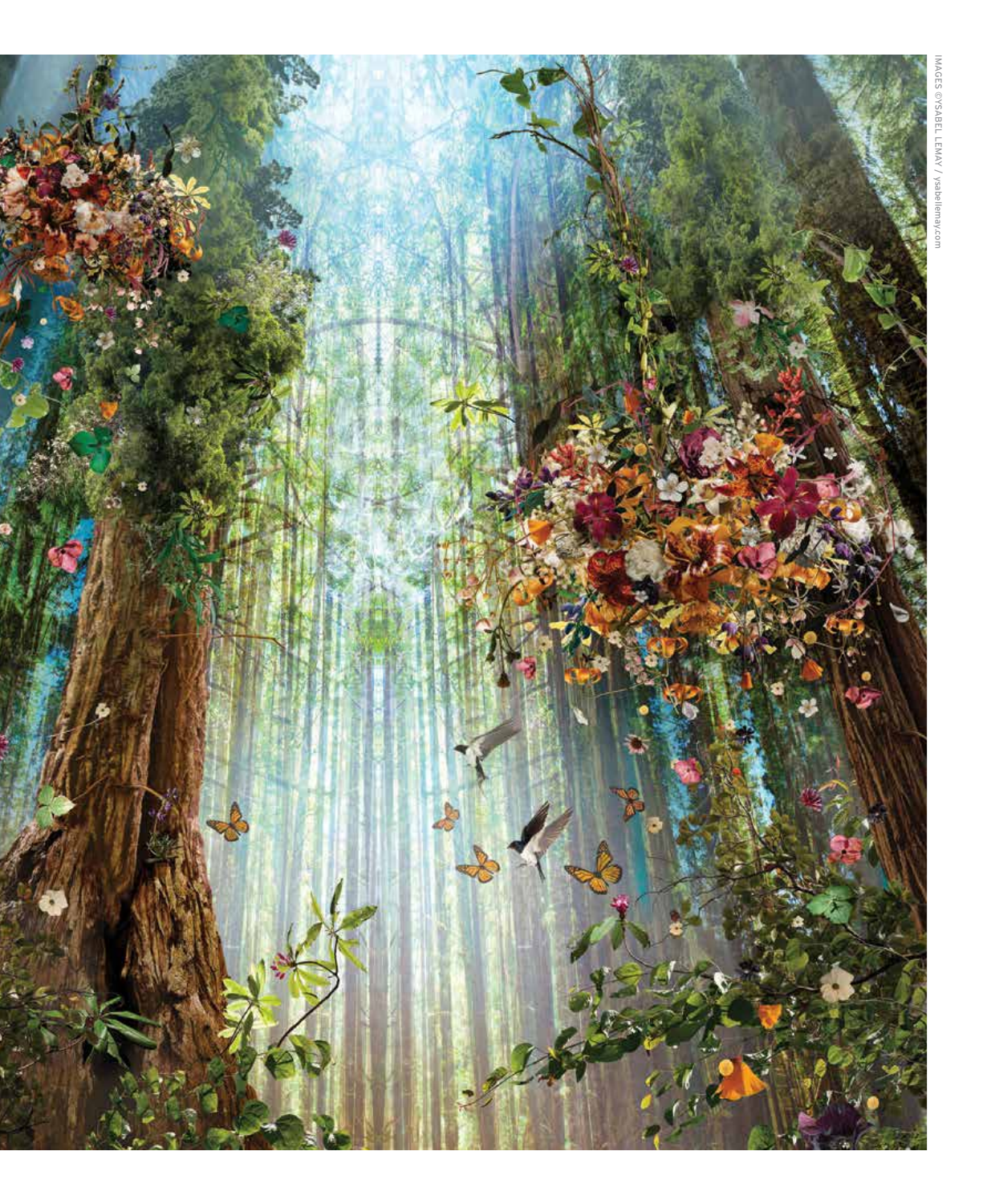

I brought him two pieces—two of my collages—and when he saw the work, he was so taken by the work that he gave me the camera and said, 'If you need anything, any equipment, you can borrow anything you want,'" she explains. And that's how LeMay's journey into fine art photography began.

### FANTASTICAL WORLDS

LeMay uses the word "hypercollage" to describe her elaborate compositions, which involve hundreds, sometimes thousands, of image files that she puzzles together via Adobe Photoshop into otherworldly works. The smallest of her wall prints are 4x4-feet (about 50 gigabytes), and she's also made mural-sized installations as wide as 27 feet. For the largest of her art, she breaks the composition into panels and works on each separately, as it's difficult to tackle such a widescale piece on the computer. "And I have

to flatten my layers to keep adding," she says.

 The building blocks of LeMay's artworks are the images she makes while traveling the world documenting flora and fauna. She's made photography trips to Asia, the Amazon rainforest, the Caribbean, the Florida Everglades, and the forests of Northern California, among other destinations. "Sometimes I do pieces that are specific to an area, but most of the time I combine photos from many different places," she says. This gives her works a sense of mystery: "I like to create illusion." For example, in one artwork, a small branch could appear to be a tree. Viewers are left to question if what they're seeing is the tropics, underwater, or in a forest. The worlds pictured in her art are intended to be fantastical, not literal.

# PROCESS SUPPORTS CREATIVITY

Since LeMay sources hundreds to thousands of images for each piece, she needs a highly organized process for filing and selecting images. When she

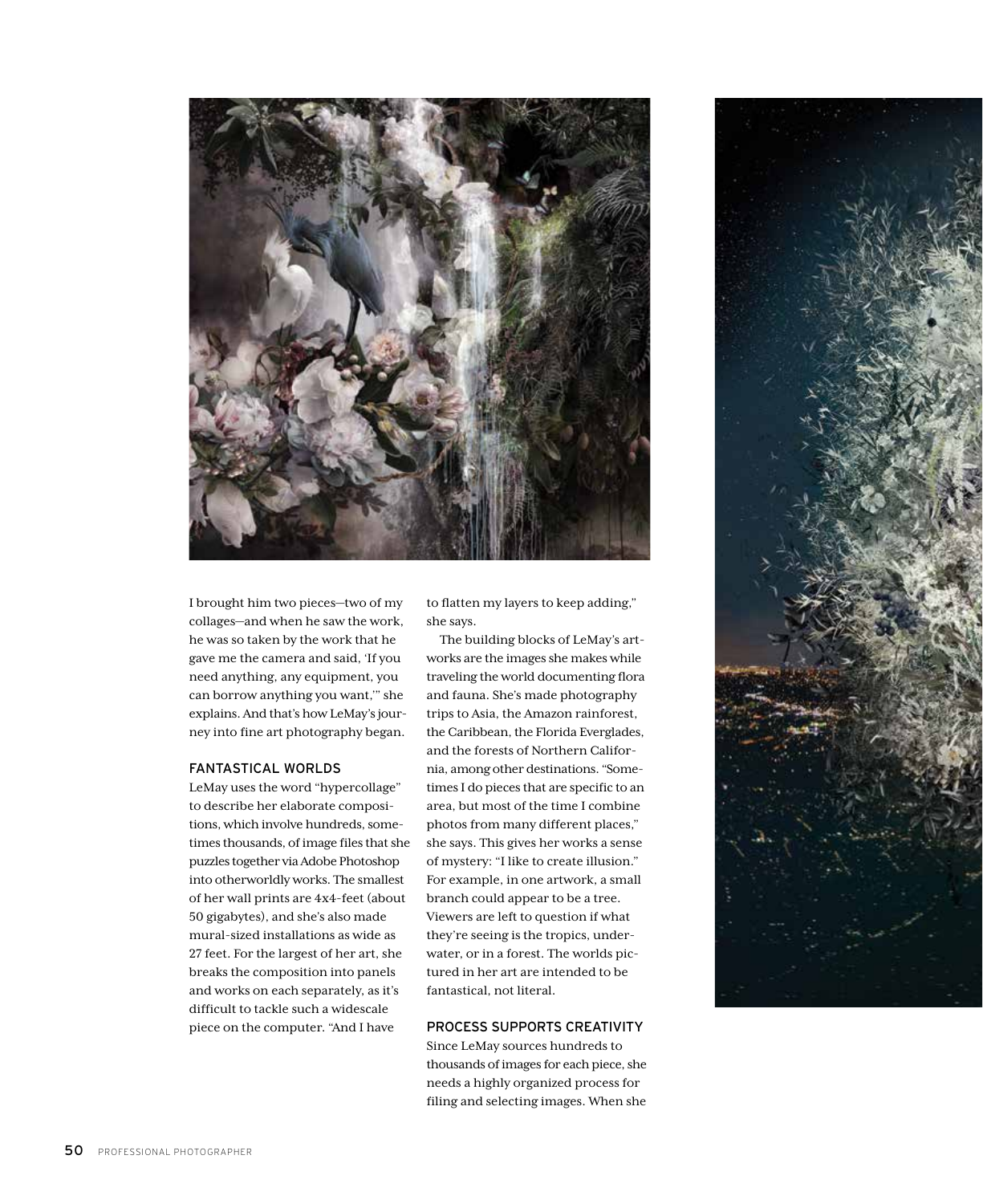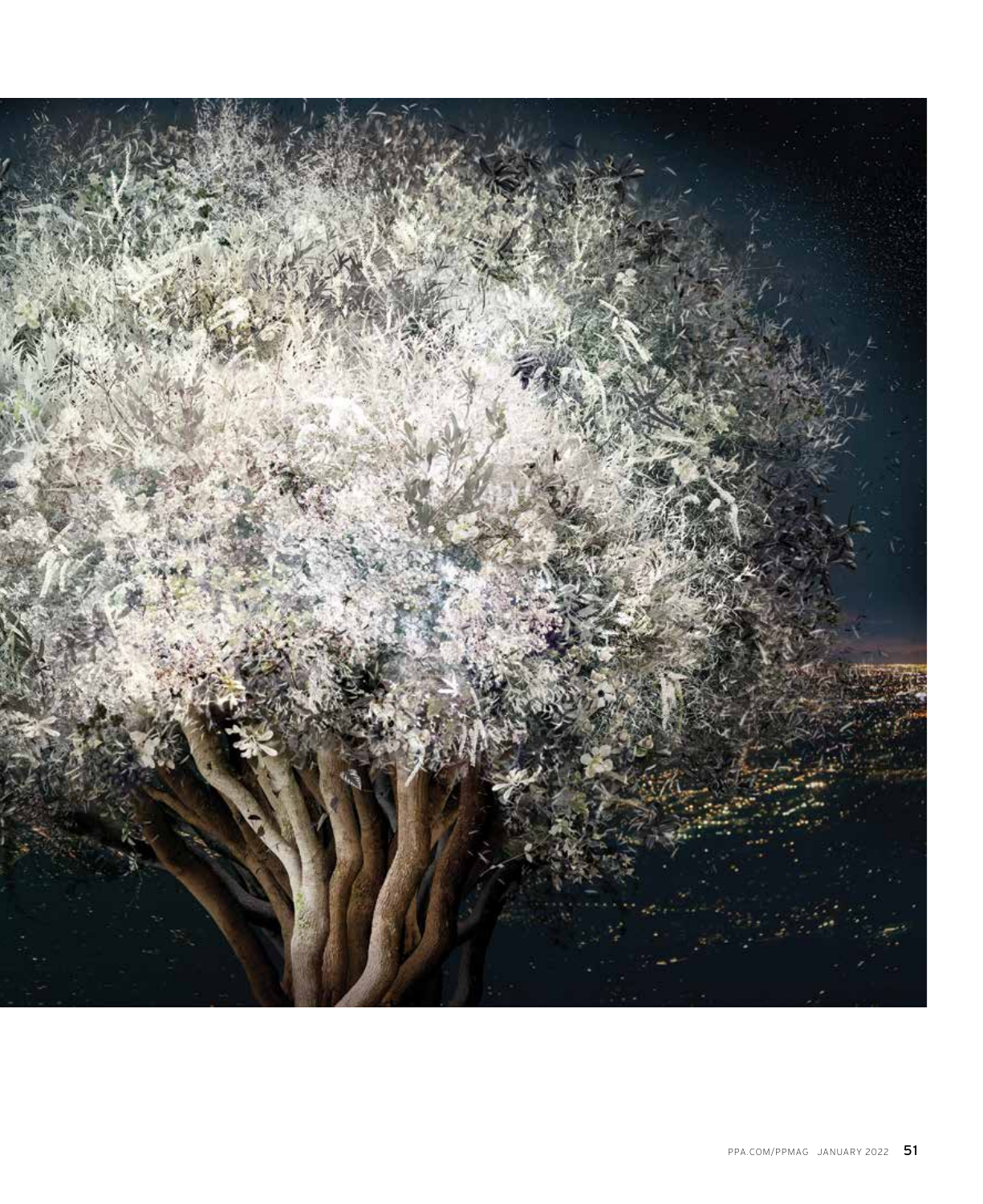"You have to stay strong in the reasons why you create, why you are doing what you're doing."



returns from a photography trip with thousands of photos, the first thing she does is select her favorites. One by one, she makes extractions from those favorites and adds those extracted images to the appropriate folders in her vast image bank. For example, she might extract a wild orchid from the background of an image and add it to her "Wild orchid" folder. That way, when she's creating a work and desires a wild orchid, she can easily source one from that folder.

 This extraction process is paramount to LeMay. As she's removing backgrounds, she has what she calls a Zen moment, she explains. "This is when I connect with the plant, the energy of the plant, and the detail of the plant." She opens the file after the extraction and looks at the flora on a large scale, examining every minute feature of the plant. "It is a very important process in my work," she says, because it allows her to commit those images to memory. "I know by heart thousands and thousands of images. I have memories of thousands of images because I connect with that plant on a deeper level when I have the extraction process."

 After she's made extractions and filed the images into the many folders of her bank—a several-day process she's ready to begin building artworks. It's important that her files are organized and that her memories of each image are clear because when she begins to create, it's in rapid fashion, she explains. With a basic design in mind, she puts in an image, removes it, puts in another image, removes it, and so on, and so on, she explains. "It's a very visceral experience. I cannot think too much. I have to work fast to bring those elements, those layers into the work. So, it's intense." It usually takes four to five weeks to reach "a perfect feng shui" in a work, she says, and a feeling that the piece has something to say. She knows she's finished when she sees balance in color, form, movement, and depth of field. "You know when the balance is there," she says.